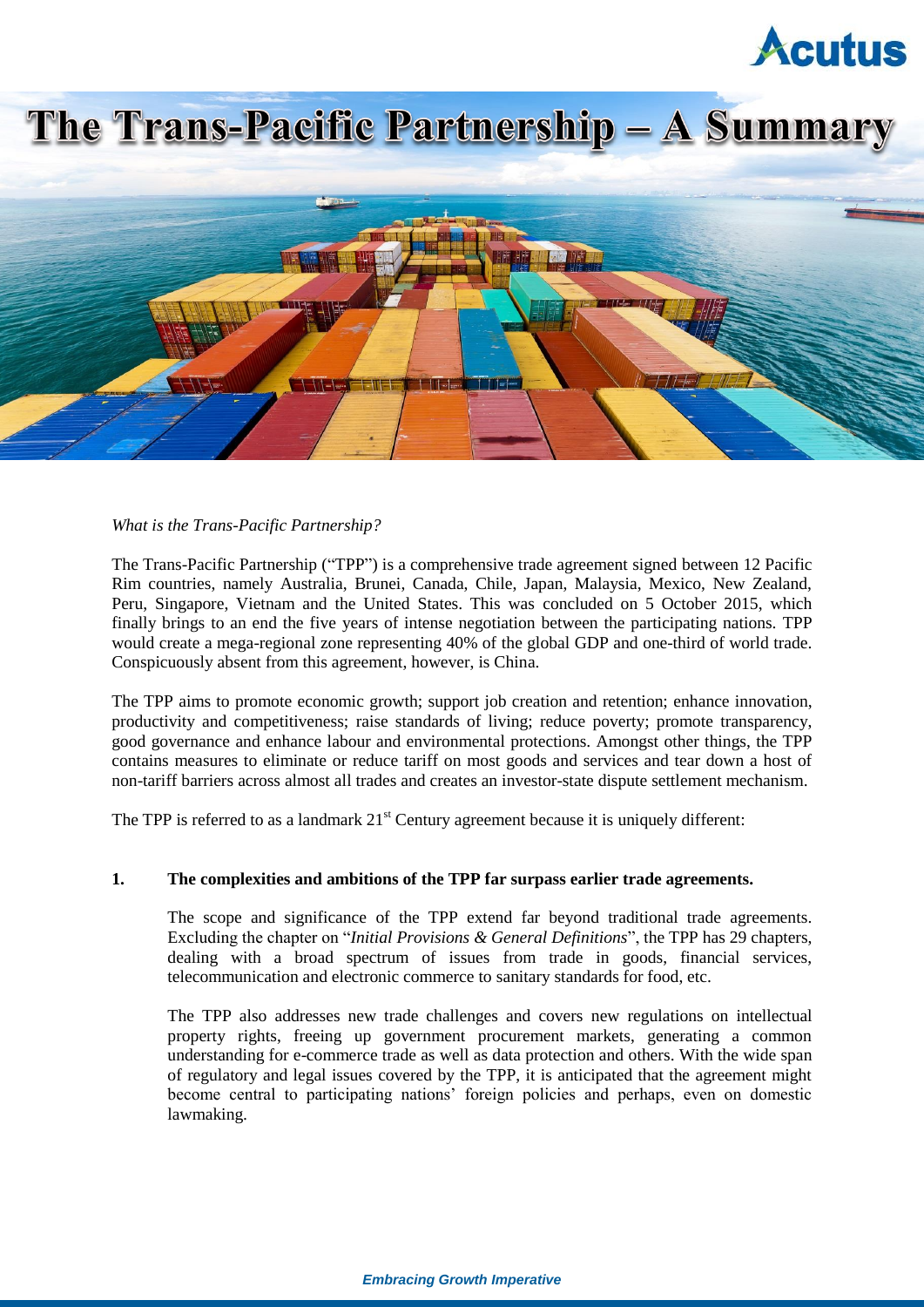While most free-trade agreements ("FTAs") focus on the removal of trade barriers between treaty nations, the TPP seeks to cut barriers to trade further by harmonising rules and promoting transparency in their respective regulatory environment. This implies opening up extremely sensitive agricultural markets which tend to be traditionally excluded from the FTAs.

The TPP is also intended to catalyse movements on other regional agreements in the Asia Pacific region and impart momentum to the even larger Transatlantic Trade and Investment Partnership which is currently in negotiation between the European Union and the United States.

### **2. It focuses on equality and inclusiveness.**

Unlike other FTAs, the TPP include new elements with the objective to ensure that economies of all levels of development and business of all sizes can benefit from trade.

The TPP regulations apply equally to all participating countries though the lesser-developed nations will be permitted a longer time, where warranted, to develop its capacity so that they could then enforce its commitments in the agreement. The fundamental regulations will be applicable to all signatories including other nations that are willing to meet the standards of the TPP agreement and wish to join the TPP in future.

### *What are the implications of TPP?*

Although the TPP countries may already have existing FTAs with one another, the TPP brings additional value through strengthening of regional production and supply chains brought about by reducing tariff rates for goods that are manufactured in phases across multiple TPP countries. This enables expansion in product scope and regional cumulation.

On ratification of the TPP agreement, duties would be reduced to 0% for most of the tariff lines. Most of the remaining duties will also see a reduction to 0% in a comparatively short timeline. This goes well beyond traditional agreements and even other mega pacts under negotiation, such as the Regional Comprehensive Economic Partnership.

With enhanced transparency to trade-related regulations across the TPP markets, it will also be simpler for businesses to comprehend and comply with these cross-regional regulations. Last but not least, the new standard established by the TPP is expected to set the cornerstone for future trade agreements to support standardisation of regulations, anti-corruption practices, prevention of currency manipulation, encourage good governance, and promote robust yet balanced regional standards in intellectual property and digital economy.

#### *What's next?*

Going forward, each TPP party shall ratify the agreement in accordance with its own domestic approval process. The TPP shall enter into force only when at least six parties, accounting for 85% of the GDP, ratify the agreement. This process is expected to take some time and even an optimistic estimate the entry into force to be as far as 1 July 2017.

Whilst we expect the TPP to create vast potential, i.e. new markets, lower costs, etc, for businesses, the benefits that could eventually be realised is dependent upon the ability of each participating nations' government to reform their domestic economic policy and environment, where necessary, to prepare for the change.